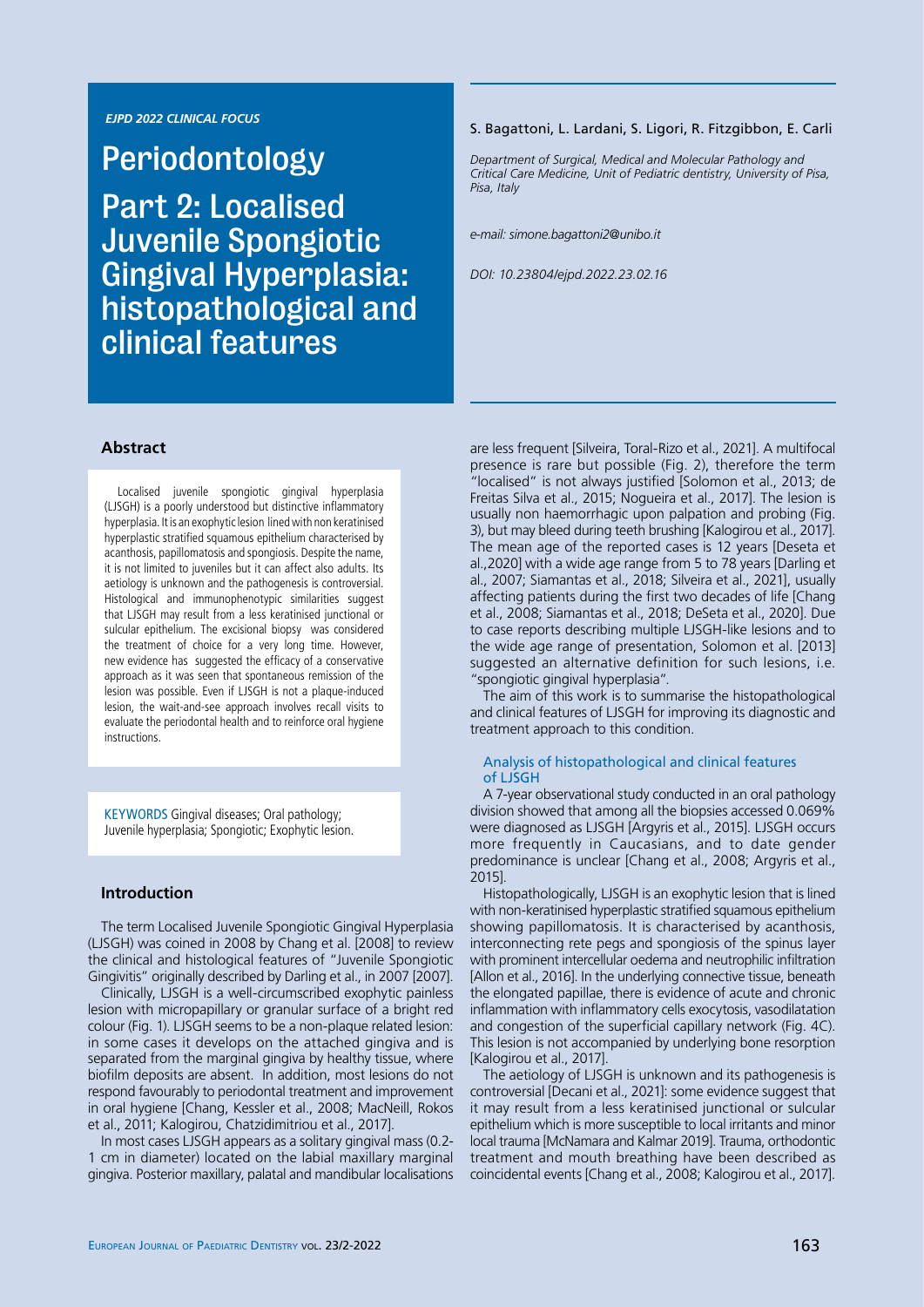





FIG. 1 Bright red, exophytic, granular surface in the area of tooth 1.2 in a 9-year-old male. This lesion was in a 10-year-old male. diagnosed as LJSGH.

FIG. 2 Multiple lesions diagnosed as LJSGH

FIG. 3 LJSGH around tooth 1.2 in a 9-year-old male. No bleeding on probing.

Histological and immunophenotypic similarities between LJSGH and the junctional epithelium (JE) have been documented. The pattern of cytokeratin expression in LJSGH (CK1/10, CK4, CK8/18, and CK19) is evocative of a JE profile [Darling et al., 2007; Allon et al., 2016; Decani et al., 2021]. Immunohistochemistry for citokeratins CK19 and CK18 was performed in some studies showing an intense CK19 cytoplasmic expression and a mild CK18 expression in all cell layers whereas the adjacent normal gingival epithelium was CK19+ uniquely in the basal cell layer [Kalogirou et al., 2017]. Moreover, JE specifically expresses CK19 and CK14 proteins in all epithelial layers, in absence of CK7, as occurs in the LJSGH hyperplasic epithelium [Lafuente-Ibanez de Mendoza et al., 2019]. Based on these results, LJSGH may originate from strands of the primary teeth's JE that remain in the gingiva during the eruption of the permanent successor; external irritative factors would then trigger the inflammatory response and provoke the growth of LJSGH lesions. LJSGH frequent localisation in the anterior maxilla might be due to the common lack of space for the permanent teeth that could favour the maintenance of JE strands [Lafuente-Ibanez de Mendoza et al., 2019]. Moreover, it is well known that the anterior part of the maxilla is the most subject to local trauma.

An infective aetiology suggested by epithelial hyperplasia was not confirmed by virus testing for HPV (Human Papillomavirus), HHV (Human Herpesvirus) and Polyomavirus [Mora-Gonzalez, 2014; Argyris, et al., 2015].

The differential diagnosis is limited due to the distinctive features of LJSGH [Burlini et al., 2013; Tadini et al., 2015]. Clinicians may misdiagnose this lesion as puberty gingivitis, foreign body gingivitis, pyogenic granuloma or squamous papilloma [Chang et al., 2008; Kalogirou et al., 2017; Cargini P. et al., 2012]. However, histopathological findings of LJSGH are distinctive and should exclude other clinical diagnosis. The absence of estrogenic and progesterone receptors in the LJSGH lesions, its recurrent localised feature and the frequent diagnosis during childhood do not support a potential effect of sexual hormones [Chang, Kessler et al., 2008; Garracho-Rangel JA. et al., 2018]. Pyogenic granuloma is distinguished from LJSGH by a highly vascular proliferation and haemorrhagic nature, epithelial atrophy and surface ulceration. The absence of parakeratosis in LJSGH excludes the possible diagnosis of papilloma.

Excisional biopsy of the lesions is the current treatment of choice, as LJSGH does not respond to periodontal treatments and oral hygiene improvement [Siamantas et al., 2018], and is justified by the need of a histopathological confirmation of the lesion (Fig. 4). Cryotherapy was described as an efficient alternative treatment for multiple lesions [Nogueira et al., 2017]. The efficacy of topical steroid therapy is not supported by analytic studies: it was ineffective in one case [de Freitas Silva et al., 2015], in another case associated to a transient clinical improvement [Fernandes et al., 2017]. The recurrence of multifocal lesions was greater than for isolated LJSGH (38.5% VS 6%–28.6%) [Darling et al., 2007; Chang et al., 2008; Argyris et al., 2015; Siamantas et al., 2018] and may occur from 2 months [Darling et al., 2007] to 5 years after initial excision [Chang et al., 2008]. Risk factors for recurrence have not been identified [Solomon et al., 2013].

However, a surgical therapy is not always indicated, especially



FIG. 4 LJSGH lesion around tooth 1.1 in a 9-year-old male

A: Pre-surgical photograph showing the buccal attached gingiva of the right maxillary central incisor with a well-defined flat LJSGH lesion. B: Four-weeks post-surgical healing of the attached gingiva of the right maxillary central incisor after excisional treatment of LJSGH lesion. The whole lesion was excised; the gingiva appears slightly inflamed at the interdental papilla between teeth 1.1 and 1.2.

C: Photomicrograph of the LJSGH lesion showing a papillary non-keratinised surface, spongiosis, epithelial hyperplasia, interconnecting rete pegs and dilated and congested vessels, as well as chronic inflammatory infiltrate.